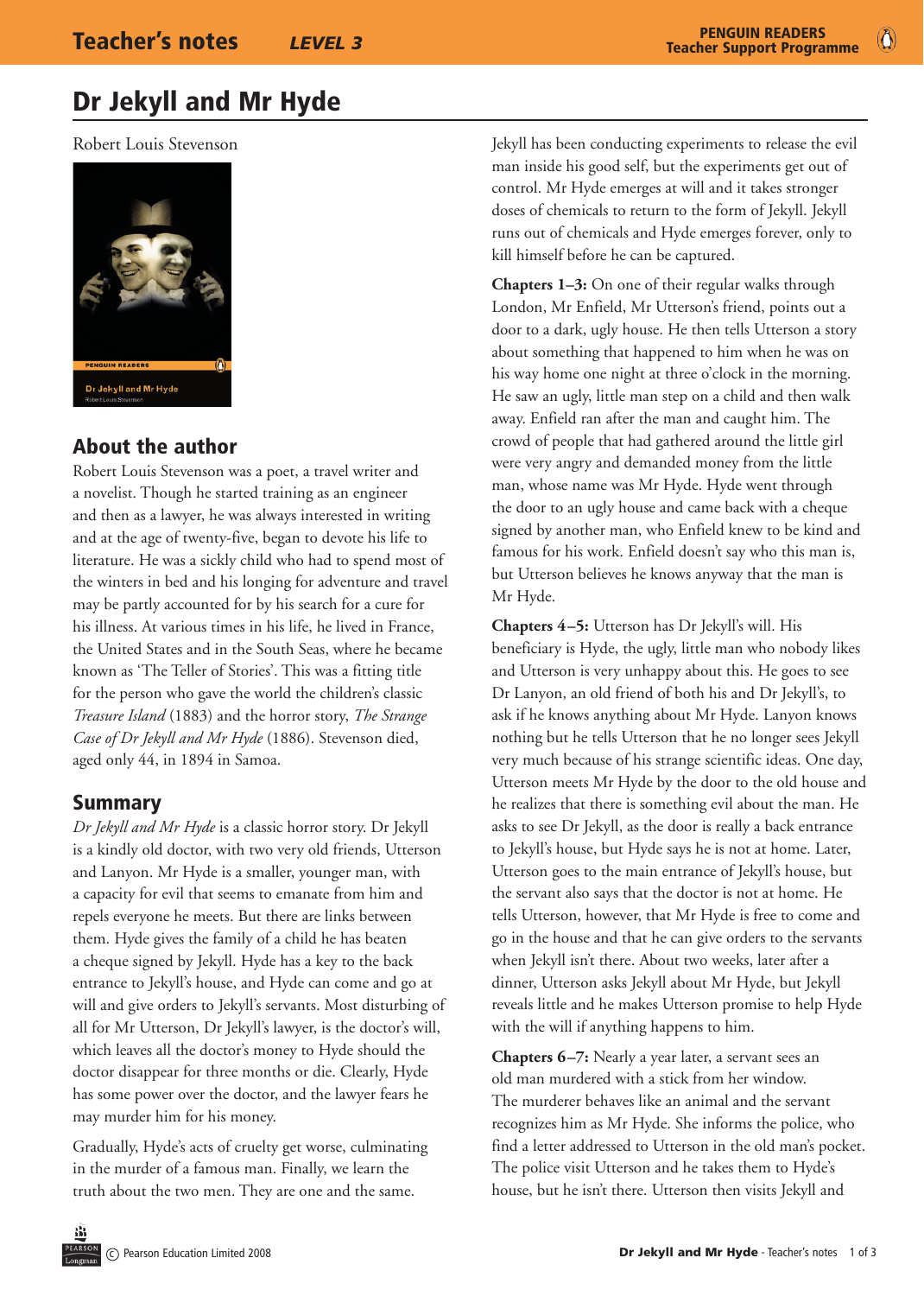# Dr Jekyll and Mr Hyde

finds him looking very ill. Jekyll shows Utterson a letter from Hyde in which he says sorry for the things he has done. Later, Utterson shows the letter to his chief clerk, who claims that the handwriting is very similar to that of Dr Jekyll.

**Chapters 8–9:** For some time, nobody hears anything about Mr Hyde, and Jekyll begins to socialize again. One day, however, Jekyll refuse to see Utterson. Utterson goes to see Lanyon, who is dying. Lanyon tells Utterson that he will know a terrible secret after his death. When Lanyon dies, Utterson receives a letter that can only be opened after Jekyll's death. Utterson, a good and honest lawyer, puts it in his safe. One day, on a walk with Enfield, Utterson decides to shout up to Jekyll from the courtyard and invite him to go with them for a walk. They see Jekyll at the window looking very sick. He refuses their offer kindly, but suddenly Utterson sees a terrible look of fear on Jekyll's face.

**Chapters 10–11:** Jekyll's servant visits Utterson and tells him something is terribly wrong. Utterson goes with the servant to Jekyll's house and when they knock on the door of the doctor's workroom, they hear a voice that is not his. The servant shows Utterson a note, which was left outside the room asking for a chemical. The handwriting seems to be Jekyll's. The servant also says he saw a person come out of the workroom and he suspects that it's Hyde. They break the door down and find Hyde wearing Jekyll's clothes. He's dead. There's a letter from Jekyll asking Utterson to read Lanyon's letter. Lanyon explains that Jekyll drinks chemicals that transform him into the evil person, Mr Hyde. He says he saw the transformation himself in his office.

**Chapters 12–13:** We learn about Jekyll's story from a letter he left for Utterson. When he was a young man, Jekyll realized he had a good side, which wanted to work hard as a doctor, and a bad side, which had a great love of fun. He began thinking about the possibility of separating the two sides. Through experiments with chemicals he managed to do this and Mr Hyde was created. At first, Jekyll was happy, but then the experiments got out of control. Hyde began emerging at will, becoming stronger than Jekyll. Jekyll began to worry about the bad things that Hyde was doing. Progressively, Jekyll had to take stronger doses of chemicals to become himself again. Finally, he ran out of chemicals and Hyde emerged forever. Fear of being hung as a murderer, however, makes him commit suicide.

#### Background and themes

**The duality of human nature:** The major theme of the novel is the dual nature of the human psyche. Within every person there is a good and bad side. At the end, Dr Jekyll wants to kill (suggested in his name) the part of himself that he hides (an even clearer name parallel).

**Good versus evil:** The book represents a battle between the two. It seems that evil triumphs in the end, since Mr Hyde overcomes Dr Jekyll.

**The limits of science:** Can science go too far and unleash forces that we cannot control? This fear is perhaps even more relevant now, at a time of global warming, genetic modification, cloning and nuclear weapons, than when the novel was written.

**The weakness of human nature:** Stevenson seems to tell us that evil triumphs because human beings are weakwilled. Does Jekyll keep changing into Hyde because Hyde is too strong, or because Jekyll craves the more interesting and exciting evil personality?

### Discussion activities

#### Before reading

- **1 Discuss:** Get students to look at the cover and talk about these questions: *What can you see? Is it a picture of one person or two people? Are the two faces different in any way? Why are they happy?*
- **2 Guess:** Ask students to look at the Word List at the back of the book and guess in small groups what the story is about. Get them to write some predictions in their notebooks.
- **3 Pair work:** Write the following words on the board: *blood, death, funny, love, flowers, black, murder, happy ending, prince*. Put students in pairs and ask them to put the words in the right column of the chart below, depending on whether they always, sometimes or never associate them with horror movies. Then ask them to add another ten words. Get feedback, encouraging students to justify their choices. HORROR STORIES

| <b>ALWAYS</b> | <b>SOMETIMES</b> | <b>NEVER</b> |
|---------------|------------------|--------------|
|               |                  |              |
|               |                  |              |

#### Introduction After reading

**4 Pair work:** Put students in pairs to discuss the following questions: *What was life like for Robert Louis Stevenson when he was a child? What did he study? Where did he live? What type of books did he write? What gave him the idea for* Dr Jekyll and Mr Hyde? *What was he writing about? Do you think people have a good side and a bad side?*